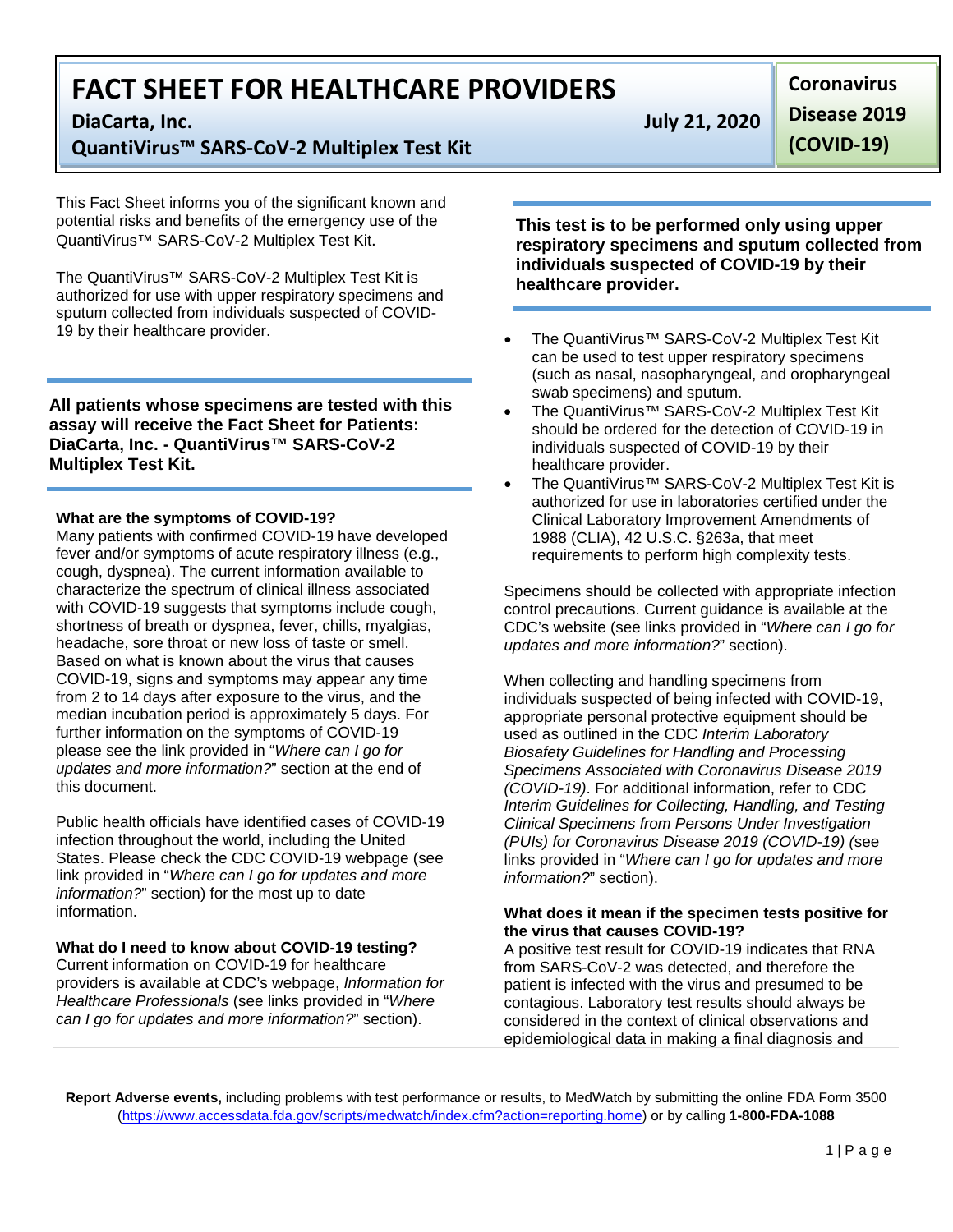# **FACT SHEET FOR HEALTHCARE PROVIDERS**

# **QuantiVirus™ SARS-CoV-2 Multiplex Test Kit**

patient management decisions. Patient management should be made by a healthcare provider and follow current CDC guidelines.

The QuantiVirus™ SARS-CoV-2 Multiplex Test Kit has been designed to minimize the likelihood of false positive test results. However, in the event of a false positive result, risks to patients could include the following: a recommendation for isolation of the patient, monitoring of household or other close contacts for symptoms, patient isolation that might limit contact with family or friends and may increase contact with other individuals with COVID-19, limits in the ability to work, the delayed diagnosis and treatment for the true infection causing the symptoms, unnecessary prescription of a treatment or therapy, or other unintended adverse effects.

All laboratories using this test must follow the standard testing and reporting guidelines according to their appropriate public health authorities.

#### **What does it mean if the specimen tests negative for the virus that causes COVID-19?**

A negative test result for this test means that SARS-CoV-2 RNA was not present in the specimen above the limit of detection. However, a negative result does not rule out COVID-19 and should not be used as the sole basis for treatment or patient management decisions.

When diagnostic testing is negative, the possibility of a false negative result should be considered in the context of a patient's recent exposures and the presence of clinical signs and symptoms consistent with COVID-19. The possibility of a false negative result should especially be considered if the patient's recent exposures or clinical presentation indicate that COVID-19 is likely, and diagnostic tests for other causes of illness (e.g., other respiratory illness) are negative. If COVID-19 is still suspected based on exposure history together with other clinical findings, re-testing with an alternative method should be considered by healthcare providers in consultation with public health authorities.

Risks to a patient of a false negative test result include: delayed or lack of supportive treatment, lack of monitoring of infected individuals and their household or other close contacts for symptoms resulting in increased

**DiaCarta, Inc. July 21, 2020** 

**Coronavirus Disease 2019 (COVID-19)** 

risk of spread of COVID-19 within the community, or other unintended adverse events.

# **What is an EUA?**

The United States FDA has made this test available under an emergency access mechanism called an Emergency Use Authorization (EUA). The EUA is supported by the Secretary of Health and Human Service's (HHS's) declaration that circumstances exist to justify the emergency use of in vitro diagnostics (IVDs) for the detection and/or diagnosis of the virus that causes COVID-19.

An IVD made available under an EUA has not undergone the same type of review as an FDA-approved or cleared IVD. FDA may issue an EUA when certain criteria are met, which includes that there are no adequate, approved, available alternatives, and based on the totality of scientific evidence available, it is reasonable to believe that this IVD may be effective in diagnosing COVID-19.

The EUA for this test is in effect for the duration of the COVID-19 declaration justifying emergency use of IVDs, unless terminated or revoked (after which the test may no longer be used).

#### **What are the approved available alternatives?**

There are no approved available alternative tests. FDA has issued EUAs for other tests that can be found at: [https://www.fda.gov/emergency-preparedness-and](https://www.fda.gov/emergency-preparedness-and-response/mcm-legal-regulatory-and-policy-framework/emergency-use-authorization)[response/mcm-legal-regulatory-and-policy](https://www.fda.gov/emergency-preparedness-and-response/mcm-legal-regulatory-and-policy-framework/emergency-use-authorization)[framework/emergency-use-authorization.](https://www.fda.gov/emergency-preparedness-and-response/mcm-legal-regulatory-and-policy-framework/emergency-use-authorization)

**Report Adverse events,** including problems with test performance or results, to MedWatch by submitting the online FDA Form 3500 [\(https://www.accessdata.fda.gov/scripts/medwatch/index.cfm?action=reporting.home\)](https://www.accessdata.fda.gov/scripts/medwatch/index.cfm?action=reporting.home) or by calling **1-800-FDA-1088**